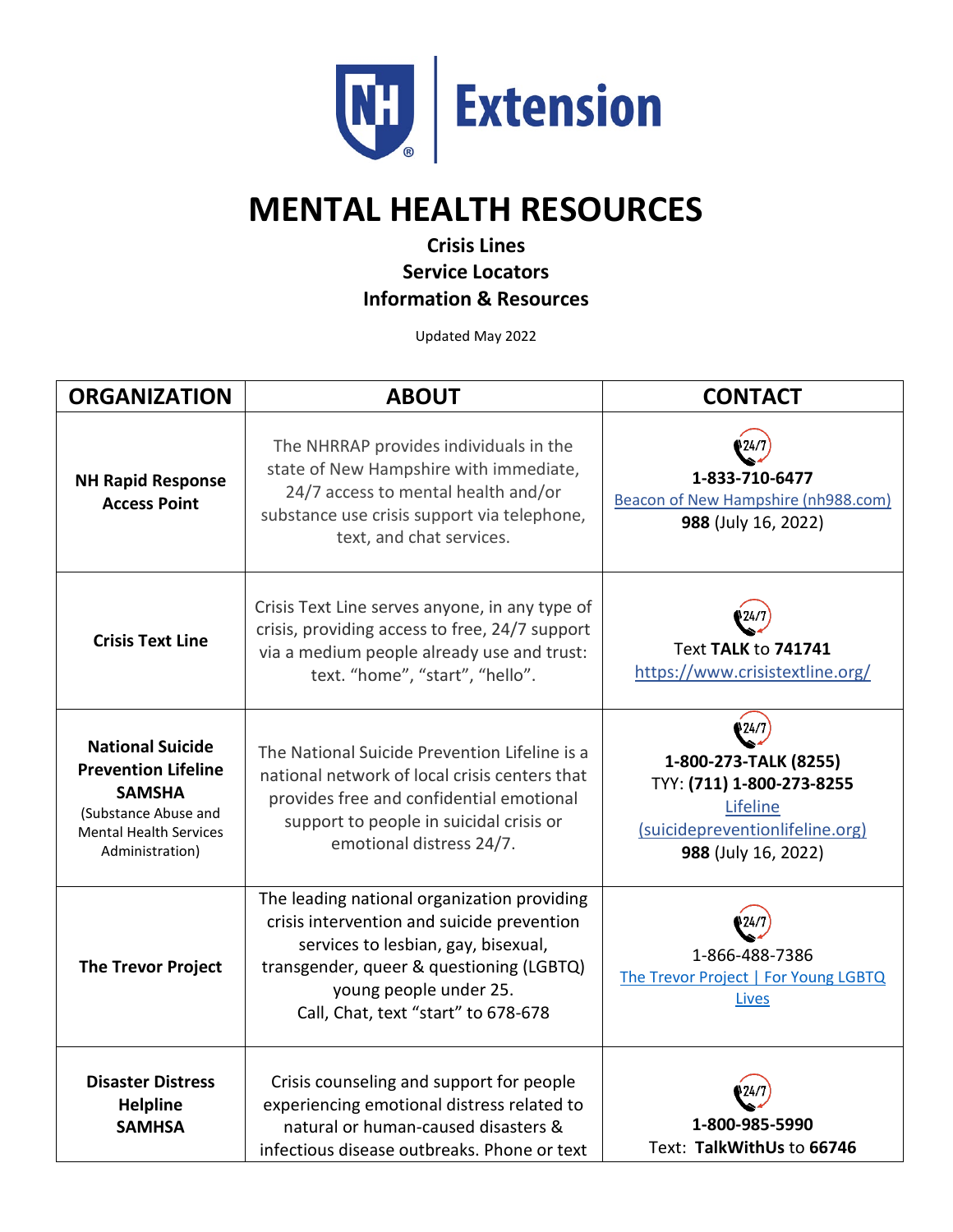|                                                                                                   | to connect with a trained crisis counselor<br>24/7, 365 days a year.                                                                                                                                                                 | ASL Support 1-800-985-5990<br>Disaster Distress Helpline   SAMHSA                                                                                                                                                     |
|---------------------------------------------------------------------------------------------------|--------------------------------------------------------------------------------------------------------------------------------------------------------------------------------------------------------------------------------------|-----------------------------------------------------------------------------------------------------------------------------------------------------------------------------------------------------------------------|
| <b>Veterans Crisis Line</b><br><b>SAMSHA</b>                                                      | The Veterans Crisis Line serves Veterans,<br>service members, National Guard and<br>Reserve members, and those who support<br>them. You don't have to be enrolled in VA<br>health care or registered with VA to call.                | 1-800-273-TALK (8255)<br>Text: TALK to 838255<br>TYY: 1-800-799-4889<br>Home (veteranscrisisline.net)                                                                                                                 |
| <b>New Hampshire</b><br><b>Coalition Against</b><br><b>Domestic and Sexual</b><br><b>Violence</b> | Crisis centers across the state of NH provide<br>free and confidential support services to<br>those impacted by domestic violence, sexual<br>assault, and stalking. Confidential advocates<br>are available to provide support 24/7. | 1-866-644-3574<br>1-800-277-5570<br><b>New Hampshire Coalition Against</b><br><b>Domestic and Sexual Violence - New</b><br><b>Hampshire Coalition Against</b><br><b>Domestic and Sexual Violence</b><br>(nhcadsv.org) |
| <b>NH 211</b>                                                                                     | Information and Referral Specialists connect<br>NH residents to health & human services<br>including recovery and treatment 24/7.                                                                                                    | 211<br>1-866-444-4211<br>TTY: 1-603-634-3388<br><b>Health and Human Service Resource</b><br>Center - 211 New Hampshire211 New<br>Hampshire (211nh.org)                                                                |
| <b>The Doorway</b>                                                                                | 9 Doorways in NH provide single points of<br>entry for anyone seeking help around<br>substance use. For 24/7 access to services<br>dial 211. For medical emergencies dial 911.                                                       | '24/<br>211<br>1-866-444-4211<br>TDD: 1-800-735-2964<br><b>Welcome</b>   The Doorway (nh.gov)                                                                                                                         |
| <b>NH Community</b><br><b>Mental Health</b><br><b>Centers</b>                                     | NH Mental Health Centers located in 10<br>regions provide services such as: Intake,<br>Emergency Services, & Mobile Crisis<br>Response Teams.                                                                                        | https://www.dhhs.nh.gov/dcbcs/bbh<br>/documents/list-map.pdf                                                                                                                                                          |